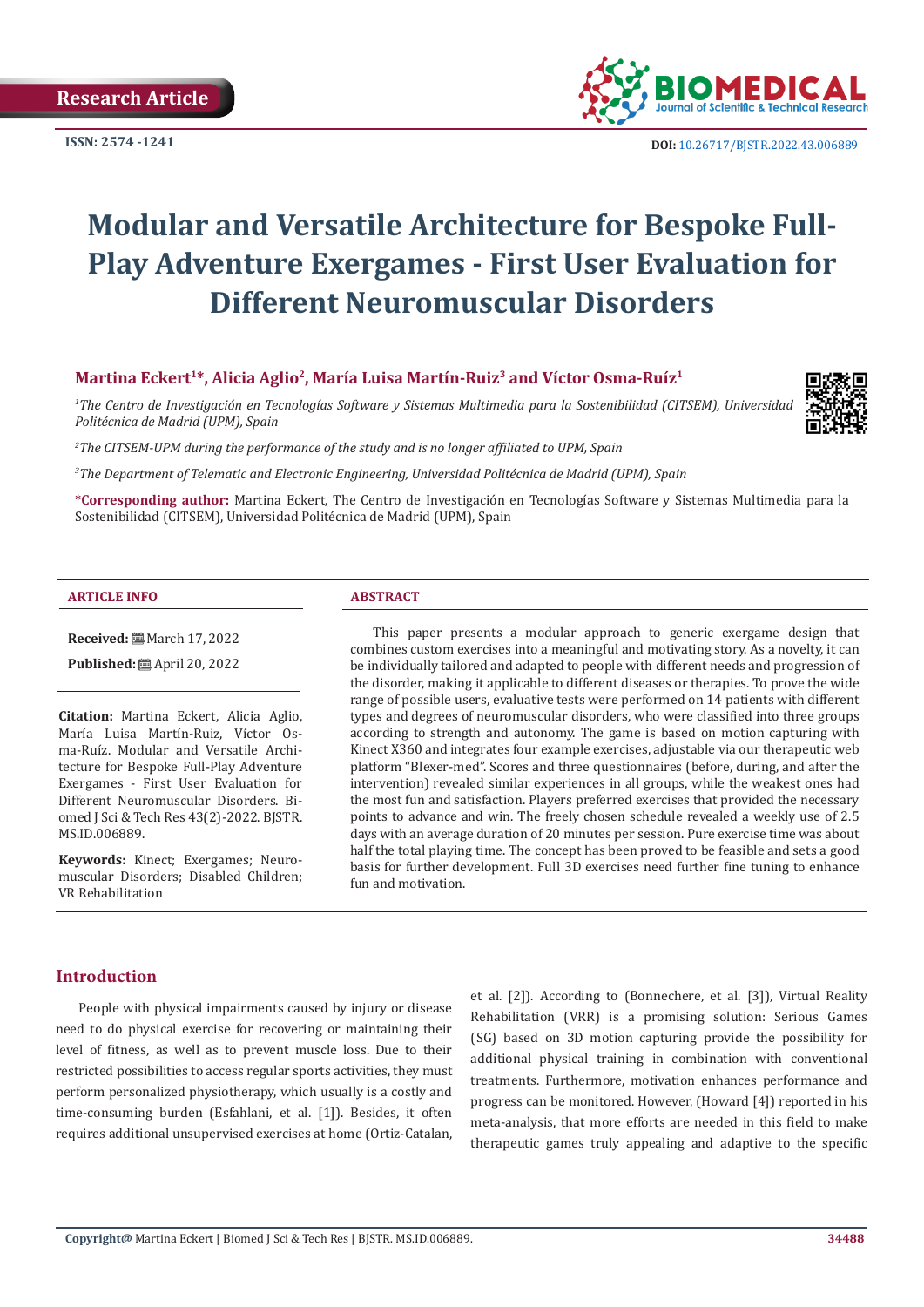needs and possibilities of the patient. Many studies on VRR can be found in the literature, but most address the elderly with stroke or Parkinson's, i.e., the navigation system developed by (Pool, et al. [5]), "ReHabgame" (Esfahlani, et al. [1]), three low-cost games presented by (Seo, et al. [6]), "Rehab @ Home" (Jonsdottir, et al. [7]) or "Motion Rehab AVE 3D" (Trombetta, et al. [8]). Far fewer studies can be found for children and young adults, although they are the ones who play video games more frequently. Most of them are aimed at cerebral palsy (CP) patients, who, together with those affected by neuromuscular disease (NMD), form the main group of young people with motor dysfunction (Bonnechere, et al. [3,5,9- 11]; Lorentzen et al., 2019). However, NMD patients often cannot use the same applications as CP patients. They have less muscle strength and are unable to perform frequent and rapid movements.

Apart from lacking adaptability to different types of disorders, as well as special functionality to personalize therapies, VRR still does not pay enough attention to the possibilities that good game design offers. While commercial exergames are extensive, engaging, and completely immersive, rehabilitative exergames are implemented generally in the form of minigames by translating conventional exercises into a virtual environment (EVOLV [12-17]; MITII, 2017). We distinguish minigames from "full-play games", which are based on grasping game mechanics like fantasy worlds, compelling stories, missions to fulfill, brave protagonists, collectables, inventories, etc. and contain the exercises as part of the whole. To the best of our knowledge, our proposal for a "full-play exergame" is the first one. Researchers are aware and agree that simplicity and the lack of cognitive challenges lead to boredom and that cognitive tasks have a positive effect on motivation and therefore on physical performance and progress (Mihelj [18]). Various authors showed this effect (Gorsic, et al. [18-20]) highlight that training scenarios must be adaptable to specific patient capabilities to lead to better improvements in motor and cognitive capabilities.

These ideas are not new, but to the best of our knowledge, there is no research or development of games that try to close these identified gaps. To do this, we started in 2015 to develop the therapeutic web platform "Blexer-med" (Eckert, et al. [21]), which allows to manage different exergames, personalize their difficulty and monitor the user's results. "Phiby's Adventures" (Eckert, et al. [22]) is the first prototype of a full exergame to be played with corporal movements attached to the platform. The game architecture combines four scenes of upper limb exercise in a modular way. They can be arranged in different sequences and frequencies, or replaced by any others, the ones proposed here are examples and have been tested for feasibility on a similar group of users (Eckert, et al. [23]).With the here presented study, we wanted to prove our hypothesis that the proposed game design is enjoyable and efficient for people with very different physical conditions

and thus could be a basis for a generalized architecture to build versatile and adaptive exergames. It is not a clinical trial and no health outcomes (e.g., improvements in movement) are evaluated.

# **Materials and Methods**

# **Game Architecture**

The proposed game, "Phiby's Adventures v1", forms part of the "Blexer" system, which has been described in detail in multiple previous publications (Eckert, et al. [23]). The game is hosted together with a middleware (Eckert, et al. [24]), on the user's personal computer. The middleware communicates between the game, the Kinect X360, and the "Blexer-med" database and web portal. The game was developed with Blender as a third-person video game and its architecture is based on a 2D grid map (Figure 1, upper left rectangle). The task of the main character, "Phiby", moved by the player with one hand, is to explore the map by passing from cell to cell, to find the way out. Between the cells are four obstacles, a trunk, a river, a tree, or a lake, which represent the physical exercises (Chop, Row, Climb or Dive). The player performs the needed movements and Phiby copies them. A limited range of movement is compensated by an amplification mechanism. Figure 1 shows two example cells on the right and the four exercise scenes below. Difficulties (time limit and objectives) can be adjusted for each exercise type through the web platform. The cell structure was chosen to combine any number and type of exercises in a meaningful story. It allows the user to freely choose their path, failing one exercise, the same or a different route can be chosen. In this way, the order and frequency of the exercises are different for each player. Additionally, the map could be personalized through the arrangement of obstacles and walls. Multiple game mechanics keep the player motivated, as, e.g., finding apples and apple trees to recover energy, collecting wood to build bridges (allow returning a river without rowing) or huts (needed for saving the game state). Those mechanics make users think, plan, and decide independently and let forget the physical effort.

#### **Study Design and Participants**

Quantitative focus group design was selected to evaluate the motivations and barriers to the exergame system described before. Informed consent was obtained from parents and participants. Approval for the study was obtained from the Ethical Committee of the Universidad Politécnica de Madrid. All procedures followed were in accordance with the ethical standards of the responsible Committee on human experimentation (institutional and national) and with the Helsinki Declaration of 1975, as revised in 2000.

We recruited the participants from ASEM (Madrid Association of People with Neuromuscular Diseases) and FUNDAME (Spinal Muscular Atrophy Foundation Spain). Inclusion criteria were aged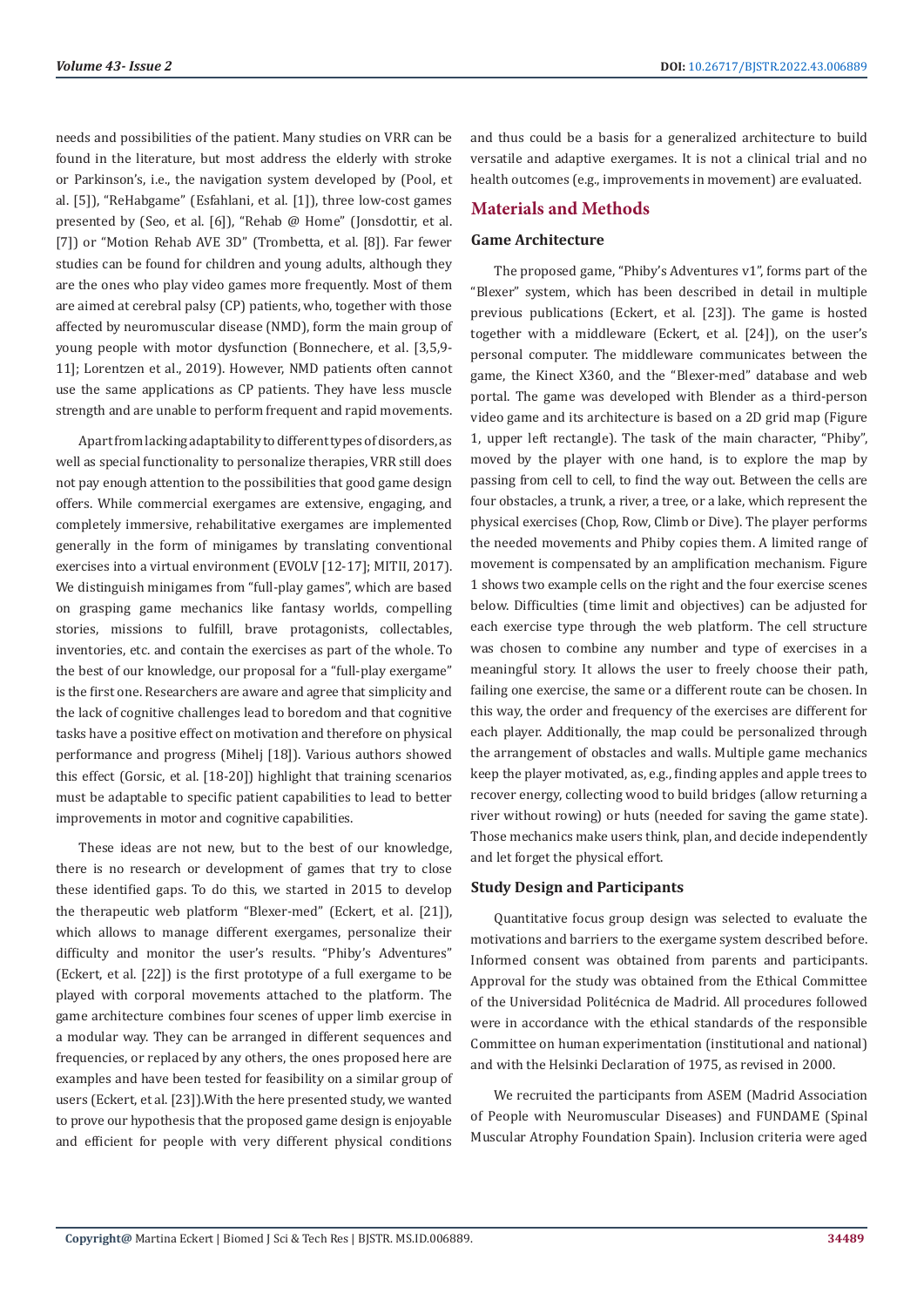between 7 and 25 years, clinical diagnosis of a neuromuscular disorder, ability to understand and follow simple guidelines and perform the required tasks, time, and technical possibilities

(Personal computer with 64-bit, 4 GB RAM, Windows 7, Internet access) to use the videogame at home for about three weeks, living in Madrid area.



**Figure 1:** Top row, left: grid map containing 16 x 8 cells; right: two cells of the map. Bottom row: exercise scenes from left to right, up-down: "Chop", "Climb", "Dive", and "Row".

Participants were divided into homogeneous groups according to their muscle strength and degree of autonomy. Muscle strength of the shoulders, elbow, wrist, and torso was assessed with the Daniels' 6-stage manual muscular test (Daniels, et al. [25]). Functional autonomy was evaluated with Barthel's index (Mahoney, et al. [26]). The values of both scales have been summed up for each subject k and normalized over all subjects as shown in equations (1) and (2), where sik are the average values of the three measurements for each: both shoulders, both elbows, both wrists

(flexion and extension) and the torso (front and back), and where bik are the scores obtained for autonomy (eating, bathing, dressing etc.), each question scaling between 0 and 10.

Daniels's strength index: 
$$
\overline{S_K} = \frac{\sum s_{ik}}{\max(s_{ik})}
$$
 (1)

\n"Bartels automomy index: 
$$
\overline{B_K} = \frac{\sum b_{jk}}{\max(b_{jk})}
$$
 (2)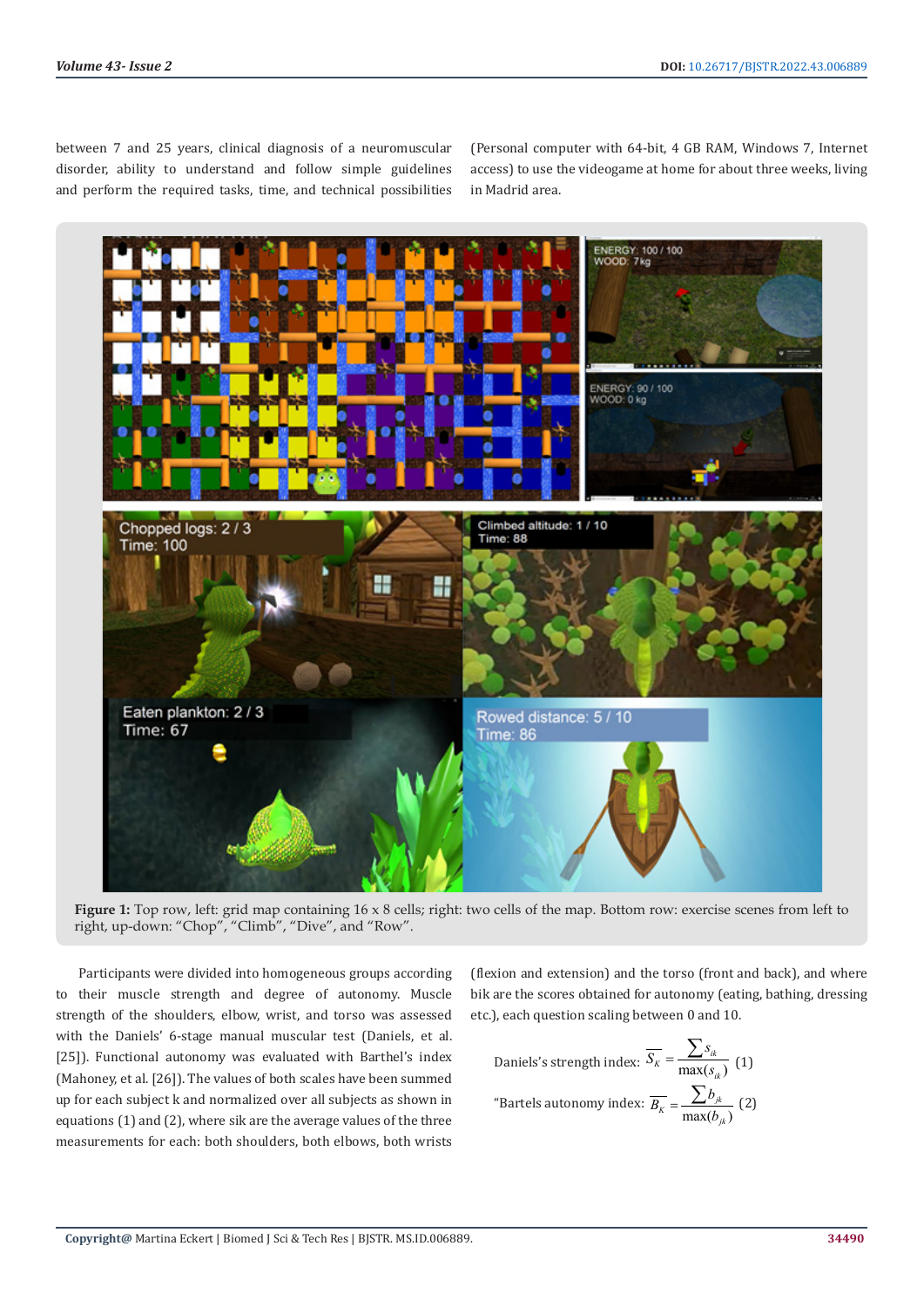The correlation of both values revealed three separable clusters that let form three groups of homogeneous ability: Group

A (4 strongest subjects), Group B (4 medium abled), and Group C (weakest 6), see (Table 1).

**Table 1:** Baseline Characteristics of the Participants.

| <b>Subject ID</b> | Gender    | Age (years)    | <b>Disorder</b> | <b>Mobility</b>           |  |
|-------------------|-----------|----------------|-----------------|---------------------------|--|
| A1                | f         | 15             | AMC             | Free walk, plays standing |  |
| A2                | m         | 16             | <b>BMD</b>      | Free walk, plays seated   |  |
| A3                | f         | 18             | Em. - Dreifuss  | Free walk, plays standing |  |
| A4                | m         | 18             | <b>BMD</b>      | Ltd. walk, plays seated   |  |
| B1                | m         | 14             | AMC             | Wheelchair                |  |
| <b>B2</b>         | f         | 17             | MM              | Wheelchair                |  |
| B <sub>3</sub>    | m         | 18             | <b>DMD</b>      | Ltd. walk, plays seated   |  |
| <b>B4</b>         | f         | 21             | <b>UCMD</b>     | Wheelchair                |  |
| C <sub>1</sub>    | f         | 7              | <b>SMAII</b>    | Wchr, ltd. arm lift       |  |
| C <sub>2</sub>    | ${\rm m}$ | $\overline{7}$ | SMA II          | Wchr, ltd. arm lift       |  |
| C <sub>3</sub>    | m         | 7              | <b>SMAII</b>    | Wchr, ltd. arm lift       |  |
| C4                | m         | 14             | <b>DMD</b>      | Wchr, ltd. arm lift       |  |
| C <sub>5</sub>    | f         | 15             | MM              | Wchr, ltd. arm lift       |  |
| C <sub>6</sub>    | m         | 17             | <b>DMD</b>      | Wchr, no arm lift         |  |

**Note:** AMC = Arthrogryposis Multiplex Congenita, BMD = Becker Muscular Dystrophy, DMD = Duchenne Muscular Dystrophy, MM = Mitochondrial Myopathy, SMA = Spinal Muscular Atrophy, UCMD = Ullrich Congenital Muscular Dystrophy

The day of installation, the game was calibrated to the range of the user's movements and the difficulty parameters were adjusted according to their strength values. The playing schedule was planned by the participants and annotated in the initial survey (our proposal was 2 or 3 days per week during 20 to 30 minutes). Scores and follow-up survey answers were checked daily on the web portal. In case of poor performance or negative feedback, we reduced the level of difficulty or asked if a problem had occurred.

We considered the intervention to be finished when either the goal of the game was reached, or the player stopped playing for more than a week and was not motivated to continue.

#### **Data Collection and Analysis**

Quantitative and qualitative data were gathered: frequency and duration of play, scores and time per session and exercise, as well as three surveys: initial, follow-up (after each interaction with the game) and final. The surveys were developed according to the System Usability Scale (SUS) (Brooke, et al. [27]), the Game Experience Questionnaire (GEQ) (Ijsselsteijn, et al. [28]) and the work of (Brockmyer, et al. [29]). For data analysis, descriptive statistics were used to calculate demographic and clinical features. For analyzing the surveys and scores, frequency distributions, central tendency, and standard deviations were calculated. When in doubt [30], we chose medians instead of means to avoid extreme outliers that could change the result. In addition, analysis of variance (ANOVA) with Tukey's post hoc test was used to compare

differences between groups [31]. The alpha level of statistical significance was set to p < 0.05. Statistical analyses were conducted with IBM SPSS Statistics® v. 26. As some participants played or responded more often than others, we rely on the average of their responses and ratings.

#### **Results**

Twenty three out of 43 eligible individuals met the inclusion criteria, nine showed no interest in the study, leaving 14 participants: 6 females and 8 males; aged 7-21; average age 14.14 ± 1,266. All users had restricted movement of the lower extremities, only two were able to play standing. Table 1 shows the demographic information and groups. During six months, each 6-8 people had the Kinect simultaneously at home, as long as necessary. Table 2 provides statistics of the usage frequency and compares the real gaming time with the time planned by the user. "Intervention days" are the number of days having the game, except the day of installation, "Gaming days" count the days the game was used. The participants reserved an average of 5.2 days per week with an average playing time of 27.5 minutes (bold numbers) per session. This would have resulted in a total playing time of around 2.5 hours per week. Finally, they only played 1.9 days a week with an average playing time of 18.9 minutes per session. However, these times include parts without physical exercise (e.g., moving Phiby towards an obstacle, building a hut, catching an apple, watching the map, etc.). Detailed analysis of the time stamps shows that the pure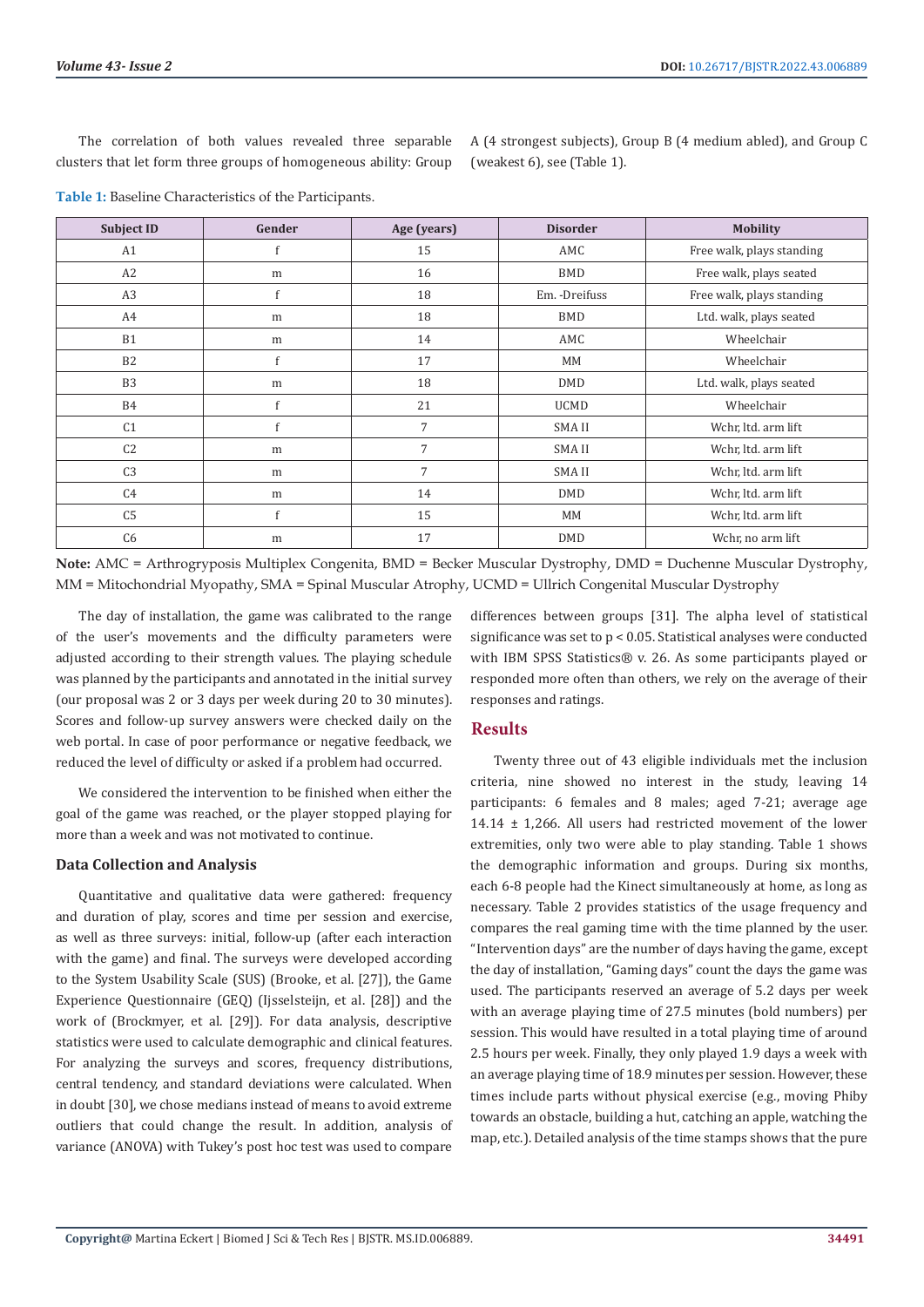training time (highlighted in grey in Table 2) was approximately half of the playing time: 43.4 out of 87.1 minutes, which is an average of 9.5 minutes of exercise during 18.9 minutes of play. Based on the number of days the game was available at home, the average usage

rate was 36% (approximately 2.5 days a week). The most active player (Group A) used the game on 6 of 8 days (75%). He was one of three (two of Group A, one of Group B) who completed the game.

**Table 2:** Playing statistics.

|                                                       | $mean*$     | $min*$    | $max*$     |  |
|-------------------------------------------------------|-------------|-----------|------------|--|
| Intervention days <sup>a</sup>                        | 18.2        | 2.0       | 53.0       |  |
| Gaming days                                           | 4.4         | 1.0       | 8.0        |  |
| $No$ days/week (planned)                              | 1.9(5.2)    | 1.0(3.0)  | 5.3(7.0)   |  |
| Total, playing time (min)                             | 87.1        | 11.0      | 149.0      |  |
| Total, exercise time (min)                            | 43.4        | 5.0       | 78.0       |  |
| Average playing time/day (min) <sup>b</sup> (planned) | 18.9 (27.5) | 7.5(15.0) | 28.7(30.0) |  |
| Average exercise time/day <sup>c</sup> (min)          | 9.3         | 4.8       | 13.7       |  |
| Rate of usage $(\%)^d$                                | 36%         | 13.0%     | 75%        |  |

Note: <sup>a</sup>Span between dates of first to last game played; <sup>b</sup>mean (Total playing time/Game days); <sup>c</sup>mean (Total exercise time/Game days) <sup>d</sup>mean (Game days/Usage days); \*out of 14 values. Gray rows show pure exercising time (not considering the time needed to cross the cells).

# **Follow-up Survey**

Questionnaire responses were averaged for each participant and a descriptive analysis was made for each group. The six questions are listed in Table 3 along with the results averaged per group. The survey's ranking evaluation is based on a 6-point Likert scale ranging from 0 (absolutely disagree) to 5 (absolutely agree). Questions Q1 and Q2 ("fun" and "satisfaction") must be rated high, while Q3 to Q6 (difficulty) must be rated low to indicate positive feedback. Group C scored lower, as they tired more easily, but despite this, they had the most fun and felt more satisfied than the other groups (4.5 over 5 points). We used the ANOVA test twice to determine if responses differed significantly between groups: once for the entire set of responses and once for the averages per user, because of the differing number of survey answers received per user. In both cases, the result was  $\sigma$  > 0.05 for all questions except Q6. Tukey's post hoc report showed that C differs from A and B, which means that two subgroups can be formed out of A+B vs. C, which means that the target values were set too high in that group.

|                                       | A      |      | B       |        | u    |         |        |      |         |
|---------------------------------------|--------|------|---------|--------|------|---------|--------|------|---------|
| <b>Question</b>                       | median | dev. | min/max | median | dev. | min/max | median | dev. | min/max |
| Q1. I had fun playing                 | 2.6    | 1.6  | 1.0/4.0 | 2.9    | 1.4  | 1.0/4.3 | 3.5    | 1.5  | 0.5/4.0 |
| 02. I felt satisfied                  | 2.7    | 1.5  | 1.4/4.2 | 3.7    | 1.2  | 1.5/4.0 | 4.5    | 1.8  | 0.5/5.0 |
| 03. I ended up tired                  | 1.9    | 0.9  | 1.6/3.6 | 2.5    | 1.0  | 1.5/4.0 | 3.0    | 1.0  | 1.0/3.5 |
| 04. I had difficulties with movements | 1.4    | 0.3  | 1.2/2.0 | 1.9    | 1.2  | 0.0/2.6 | 3.0    | 1.3  | 1.5/5.0 |
| 05. Time per exercise was too short   | 1.1    | 0.9  | 0.6/2.7 |        | 0.7  | 0.0/1.8 | 2.3    | 1.1  | 1.0/4.0 |
| 06. Target values were too high       | 1.1    | 1.4  | 0.0/3.2 | 0.7    | 0.7  | 0.0/1.6 | 3.0    | 0.9  | 2.8/5.0 |

**Table 3:** Answers of the Follow-up Survey (averaged per participant).

# **Performance**

As shown in Figure 2 (top left), Group A members registered on average a higher number of gaming sessions  $(x = 6.5)$  than groups B ( $\tilde{x}$ =5) and C ( $\tilde{x}$ =5). When examining the individual exercises, we found that Group A clearly outnumbered the others in all exercises  $(x^{\text{-}}chop=35, x^{\text{-}}climb=11.5, x^{\text{-}}dive=33.5, x^{\text{-}}row=30.5)$  and that B ( $x^{\text{-}}$ chop=27,  $x^{\text{-}}$ climb=9.5,  $x^{\text{-}}$ dive=22.5,  $x^{\text{-}}$ row=14) did each exercise more often than Group C ( $x^{\text{-}}$ chop=17.5,  $x^{\text{-}}$ climb=5.5,

x ̃\_dive=19.5, x ̃\_row=13.5). Per session, Group A completed 16 exercises on average, Group B 13, and Group C 10. Climbing was practiced less because it appeared less frequently in the map. The ANOVA test was also carried out for these results, but no significant differences were found on any parameters studied. Figure 2 (top right) shows the relationship between successful and unsuccessful exercises. In general, the number of minigames won exceeds the number of lost games, except for Group C in "Dive". Groups A and B also had difficulties, but they won more often than they lost.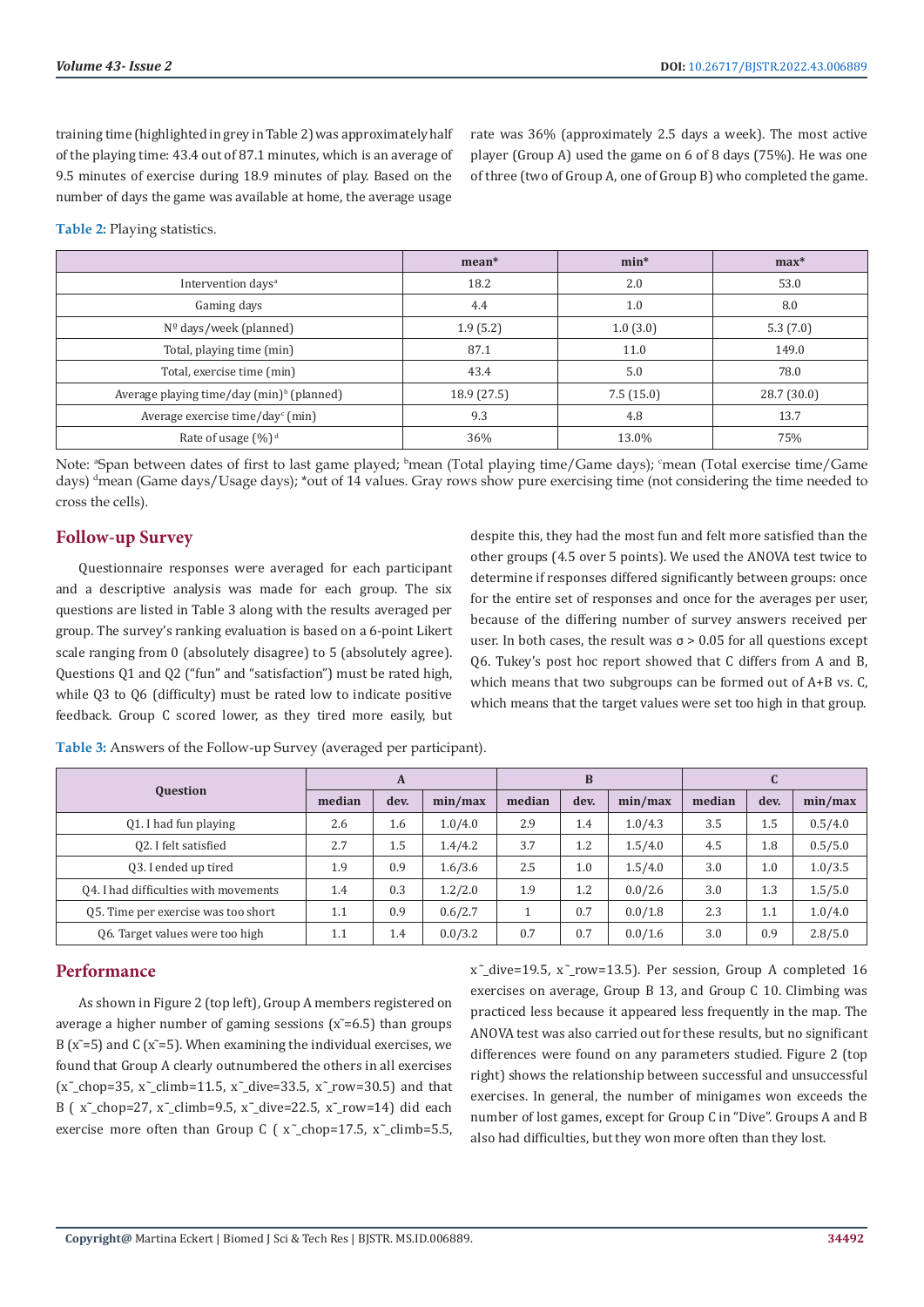

**Figure 2:** Top left: Average number of sessions and minigames played per group. Top right: Achievements per exercise by groups. "Win" = score was reached in the time limit. Bottom left: Subjective improvements. Bottom right: Stress due to time limits.

# **Final Survey**

The most popular exercise was "Chop" ( $\mu$  = 3.4), followed by "Row" ( $\mu$  = 2.6) and "Climb" ( $\mu$  = 2.4), leaving "Dive" ( $\mu$  = 1.6) on the last position. ¡Error! No se encuentra el origen de la referencia. (Bottom row) shows, by comparison, the perception of positive

(improvement of ability) and negative experiences (stress) with each exercise. In terms of skill improvement, the results are quite similar for all groups and exercises. However, the stress factor was very high for the diving exercise, most notably for Group C. Finally, in Table 4, we summarize some interesting comments on the overall experience.

**Table 4:** Suggestions for future improvements.

| <b>Players:</b>                                                                                                                                                                       |
|---------------------------------------------------------------------------------------------------------------------------------------------------------------------------------------|
| Create more types of minigames like tennis, shooting balls, flying, paragliding, dancing                                                                                              |
| Add puzzles and problems to solve.                                                                                                                                                    |
| Add rewards like points, medals etc. and levels of difficulty.                                                                                                                        |
| Add different movements (legs, shoulder, head, neck).                                                                                                                                 |
| I would like to play with others, get a real score and a leader board.                                                                                                                |
| You should improve the control, especially in the lake. Please also improve the detection of hands and arms, as these are sometimes confused with the<br>knee or armrest of my chair. |
| The game was too childish for me.                                                                                                                                                     |
| Parents:                                                                                                                                                                              |
| The game is an incentive to do exercises without realizing it and having fun.                                                                                                         |
| It should be more appropriate for his/her age.                                                                                                                                        |
| Control needs to be improved to include the game in therapy.                                                                                                                          |
| We would include such a game in our child's therapy.                                                                                                                                  |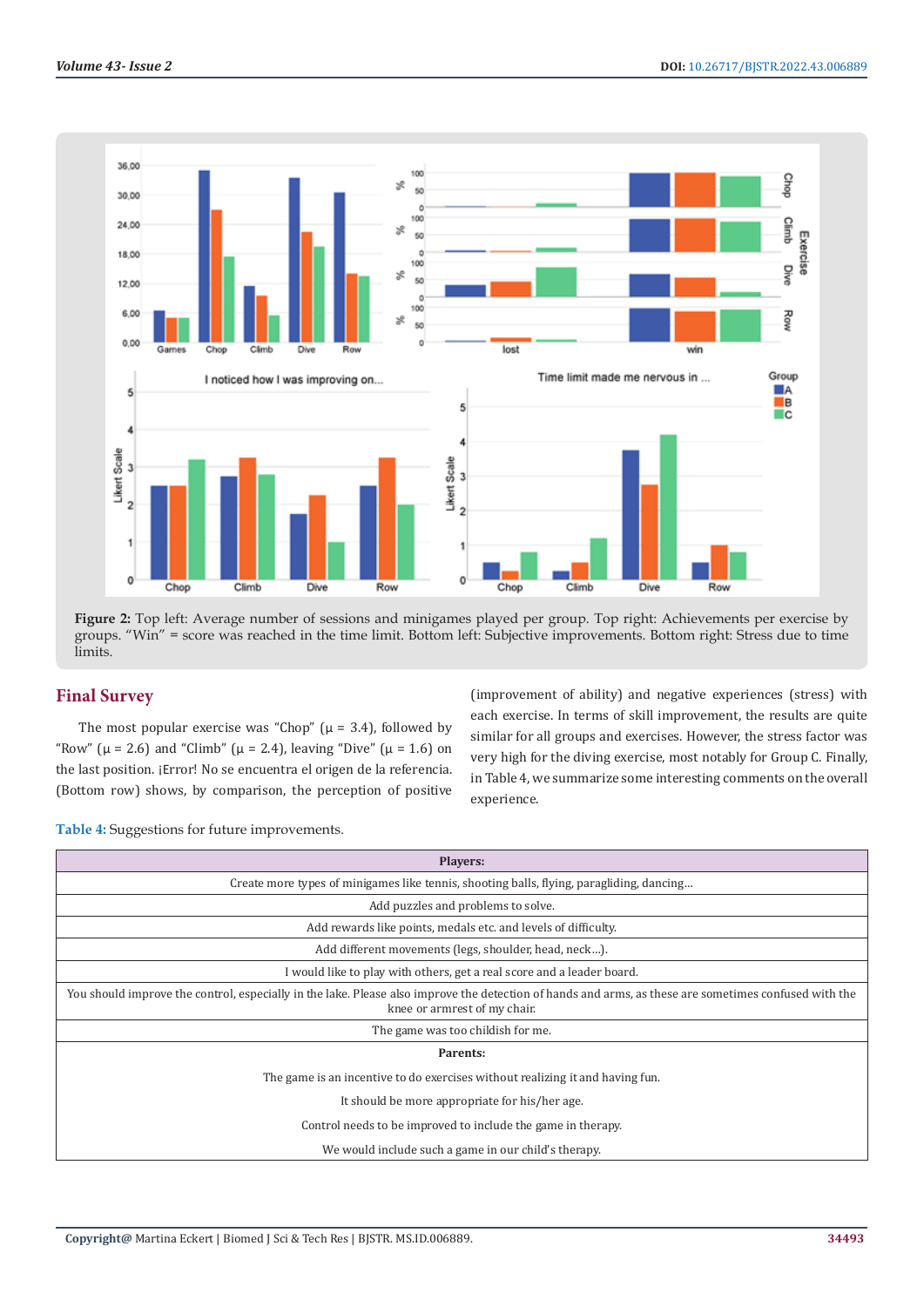#### **Discussion**

The exercises can be divided in two types: one that requires a complex control of the avatar through the 3D environment (Dive), and three based on arm movements with a fixed avatar. The complex control was difficult to handle for all groups and thus led to the least improvement and highest stress. Especially Group C participants were more limited in movement due to their wheelchair's backrest. When control failed, the players ended to exaggerate their movements, which worsened the control and led to frustration in some cases. Regarding the other three exercises, Chop was probably the favorite one because it provides the player with the wood needed to build bridges and huts. Group C players, although the weakest ones, were improving their skills at most in this exercise and had the most fun. On the other two exercises, Group B was performing best. The follow-up survey answers (Table 3) show a good general motivation, above all for the most vulnerable Group C. In addition, since we had not set a schedule, we were able to determine how much motivation the participants had to use the game without feeling obliged. On average, they played around two weekly 20-minute sessions. This is less than half the time planned, but people tend to overestimate their motivation and we consider this result as quite positive. However, the survey shows that after some sessions, users rated Q1 (having fun) and Q2 (feeling satisfied) lower. This is probably related to the statements given in the final survey (Table 4) that the game would be funnier if it offered more types of movement and cognitive challenges. Style and diversity are also essential to address the interests of different users. The greatest satisfaction was shown when the final goal was reached.

As expected, the strongest Group A exploited the game most, playing more frequently (Figure 2, top left) and achieving the highest scores (Figure 2, top right), even though Group B was very close. Nevertheless, we consider that the weakest Group C obtained the greatest benefit, because the winning scores were still high enough to experience success. The perception of improvement was high in all exercises but one, and, most importantly, Q1 and Q2 revealed that they had the most fun and felt most satisfied. This is a very positive outcome and shows that the most vulnerable group enjoyed the game most. In contrast to minigames, which directly focus on the performance of individual exercises, in full games only part of the play time is spent doing exercises. In the remaining time, the character is moved around, etc., which helps the player to recover and experience less fatigue. Thus, that type of game could be used frequently (daily or more) in addition to the conventional physiotherapy sessions, without overexercising the patient. Due to the possibility of monitoring and difficulty adjustment at a distance, the levels of difficulty could be constantly adapted to the players' performance. It was decreased to augment motivation and increased when the challenge was low. This led to a global increase of the performance due to a personalized adaptation.

Contrary to most studies found, our study shows comparative results for a variety of diseases (7 different neuromuscular diseases) with a wide range of impairments (from standing to severe physical disability). Through motion amplification and individual configuration of difficulties, similar performance and playing times have been achieved. 90% of the suggestions for improvement from participants and their families (Table 4) relate to the "gaming experience", the rest to gesture control issues. All parents confirmed that they would like to integrate an exercise game in their children's therapy.

# **Limitations**

Further studies with larger patient populations and unimpaired control groups are needed to make our results more significant and reliable. Moreover, long-time studies and inclusion into therapy would be necessary to reveal if the game has a positive effect on health and if it adapts well the progression of certain diseases. The game should also be tested with different exercises and configurations, more motivating game mechanics, and a more precise camera. The Kinect X360 fails in capturing movements near the body center, confuses the armrests of the wheelchair with the user's arms, and sometimes fails with small children (problems in subjects C1, C2 and C3) when lighting is inadequate. The corporal control in the 3D environment is very challenging for people with physical disabilities and specific tests are needed to find an efficient method to achieve personalized calibration.

#### **Conclusion**

To the best of our knowledge, this is the first work that presents a generic architecture for a full play exergame that can be individually tailored and adjusted to the user's needs. Tests showed enjoyment and favorable scores for all users despite different types and degrees of affection. The most vulnerable participants had the most fun and satisfaction, in spite of lower scores and more difficulties regarding 3D control. This means that also people suffering from progressive disorder could take advantage from a game built according to the proposed adaptive architecture, which confirms our hypothesis that our approach can build a basis for a versatile game design.

#### **Authorship Confirmation Statement**

All authors contributed to the study conception and design. Material preparation, data collection, and analysis were performed by Alicia Aglio. Technical advice on programming and web design was provided by Maria Luisa Martín-Ruiz, Victor Osma-Ruiz was supervising the work and trial. The first draft of the manuscript was written by Martina Eckert and all authors commented on previous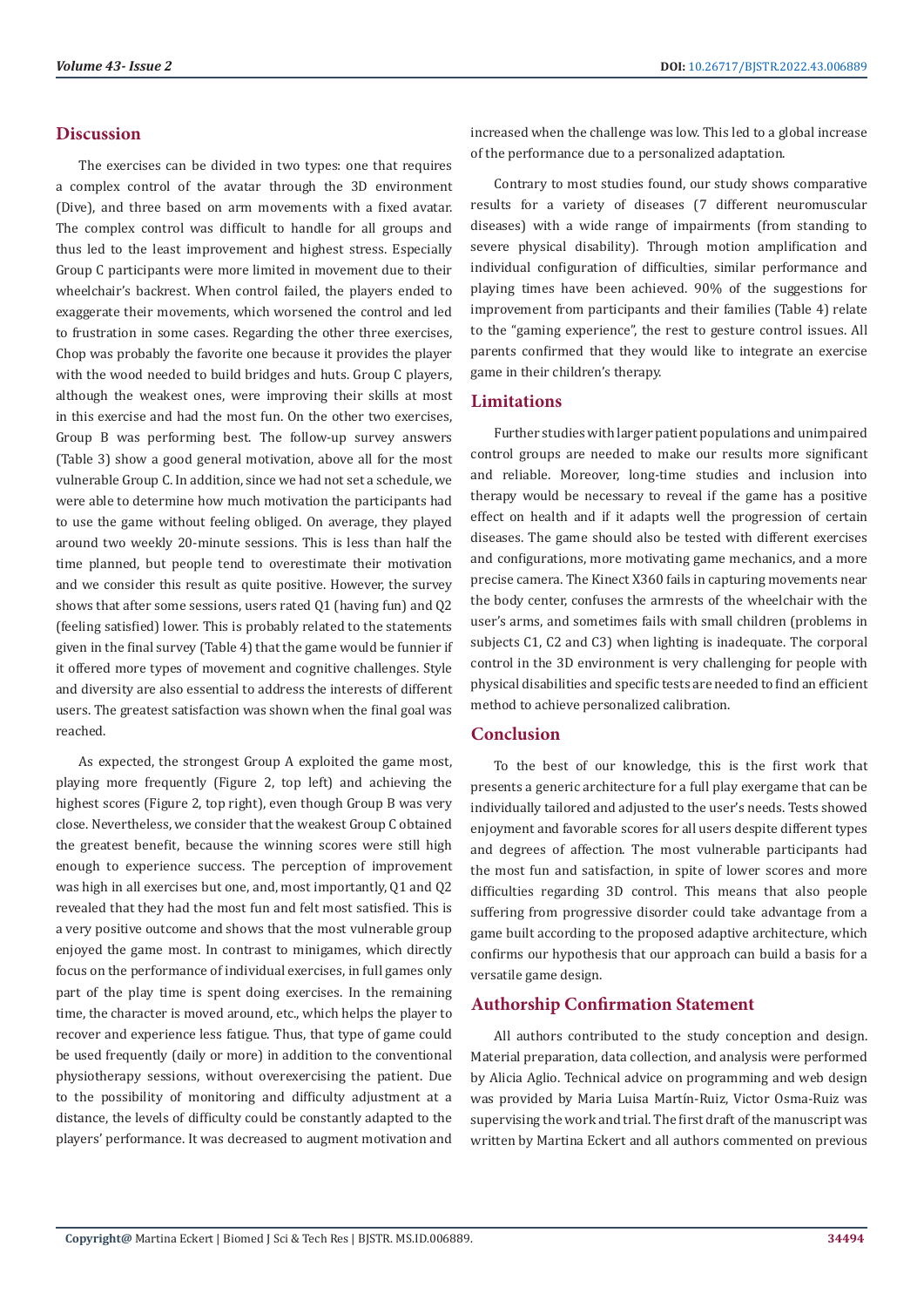versions of the manuscript. All authors read and approved the final manuscript.

# **Authors' Disclosure Statement**

All authors declare that they have no conflict of interest nor any financial interest.

# **Funding Statement**

This work was supported in part by the Spanish and European Social Funding Committee provided through the Europe 2020 program for the employment of young people (Ref. PEJD-2017- PRE/TIC-4825) and Alicia Aglio received a research grant from this funding.

#### **References**

- 1. [Esfahlani SS, Tommy T, Ali DP, Lan B, Silvia C \(2018\) ReHabgame: A](https://www.sciencedirect.com/science/article/pii/S240584401731407X)  [non-immersive virtual reality rehabilitation system with applications in](https://www.sciencedirect.com/science/article/pii/S240584401731407X)  [neuroscience. Heliyon 4\(2\).](https://www.sciencedirect.com/science/article/pii/S240584401731407X)
- 2. Ortiz-Catalan M, et al. (2014) Virtual reality. In: Emerging Therapies in Neurorehabilitation, New York: Springer, pp. 249-265.
- 3. [Bonnechere B, B Jansen, L Omelina, V Wermenbol, M Rooze, et al. \(2014\)](https://pubmed.ncbi.nlm.nih.gov/24794289/)  [Can serious games be incorporated with conventional treatment of](https://pubmed.ncbi.nlm.nih.gov/24794289/)  [children with cerebral palsy? A review. Research in developmental](https://pubmed.ncbi.nlm.nih.gov/24794289/)  [disabilities 35\(8\): 1899-1913.](https://pubmed.ncbi.nlm.nih.gov/24794289/)
- 4. [Howard MC \(2017\) A meta-analysis and systematic literature review of](https://www.sciencedirect.com/science/article/abs/pii/S0747563217300134)  [virtual reality rehabilitation programs. Computers in Human Behavior](https://www.sciencedirect.com/science/article/abs/pii/S0747563217300134)  [70: 317-327.](https://www.sciencedirect.com/science/article/abs/pii/S0747563217300134)
- 5. [Pool SM, John MH, Laurie AM, Lioyd C, CS Bickel, et al. \(2016\) Navigation](https://pubmed.ncbi.nlm.nih.gov/27057790/)  [of a virtual exercise environment with Microsoft Kinect by people post](https://pubmed.ncbi.nlm.nih.gov/27057790/)[stroke or with cerebral palsy. Assistive Technology 28\(4\): 225-232.](https://pubmed.ncbi.nlm.nih.gov/27057790/)
- 6. [Seo NJ, Jayashree AK, P Hur, Vincent C, Binal M, et al. \(2016\) Usability](https://pubmed.ncbi.nlm.nih.gov/27271199/)  [evaluation of low-cost virtual reality hand and arm rehabilitation games.](https://pubmed.ncbi.nlm.nih.gov/27271199/)  [Journal of rehabilitation research and development; 53\(3\): 321-334.](https://pubmed.ncbi.nlm.nih.gov/27271199/)
- 7. [Jonsdottir J, Rita B, Michael L, Angelo M, Thomas B, et al. \(2018\) Serious](https://www.sciencedirect.com/science/article/abs/pii/S2211034817302675)  [games for arm rehabilitation of persons with multiple sclerosis. A](https://www.sciencedirect.com/science/article/abs/pii/S2211034817302675)  [randomized controlled pilot study. Multiple sclerosis and related](https://www.sciencedirect.com/science/article/abs/pii/S2211034817302675)  [disorders 19: 25-29.](https://www.sciencedirect.com/science/article/abs/pii/S2211034817302675)
- 8. [Trombetta M, Patricia PBH, Manoela RB, Eliane LC, Rafael C, et al.](https://pubmed.ncbi.nlm.nih.gov/28946996/)  [\(2017\) Motion rehab AVE 3D: a VR-based exergame for post-stroke](https://pubmed.ncbi.nlm.nih.gov/28946996/)  [rehabilitation. Computer methods and programs in biomedicine 151:](https://pubmed.ncbi.nlm.nih.gov/28946996/)  [15-20.](https://pubmed.ncbi.nlm.nih.gov/28946996/)
- 9. [Camara Machado FR, Pereira Antunes R, de Moura Souza J, Cardoso dos](https://pubmed.ncbi.nlm.nih.gov/27593342/)  [Santos A, Centenaro Levandowski D. et al. \(2017\) Motor Improvement](https://pubmed.ncbi.nlm.nih.gov/27593342/)  [Using Motion Sensing Game Devices for Cerebral Palsy Rehabilitation.](https://pubmed.ncbi.nlm.nih.gov/27593342/)  [Journal of Motor Behavior 49\(3\): 273-280.](https://pubmed.ncbi.nlm.nih.gov/27593342/)
- 10. [James S, Jenny Z, Robert SW, Roslyn NB \(2015\) Randomized controlled](https://pubmed.ncbi.nlm.nih.gov/25955443/)  [trial of web-based multimodal therapy for unilateral cerebral palsy to](https://pubmed.ncbi.nlm.nih.gov/25955443/)  [improve occupational performance. Developmental Medicine & Child](https://pubmed.ncbi.nlm.nih.gov/25955443/)  [Neurology 57\(6\): 530-538.](https://pubmed.ncbi.nlm.nih.gov/25955443/)
- 11. Luna-Oliva L, Ortiz-Gutié[rrez RM, Cano-de la Cuerda R, Mart](https://pubmed.ncbi.nlm.nih.gov/24018364/)ínez Piédrola [R, Alguacil-Diego I M, et al. \(2013\) Kinect Xbox 360 as a therapeutic](https://pubmed.ncbi.nlm.nih.gov/24018364/)  [modality for children with cerebral palsy in a school environment: A](https://pubmed.ncbi.nlm.nih.gov/24018364/)  [preliminary study. NeuroRehabilitation 33\(4\): 513-521.](https://pubmed.ncbi.nlm.nih.gov/24018364/)
- 12. EVOLV Rehabilitation Technologies 2018, VirtualRehab Body A suite of therapy modules for upper and lower extremity rehabilitation.
- 13. [Galna B, Dan K, Guy S, Roisin M, Mary W, et al. \(2014\) Retraining function](https://pubmed.ncbi.nlm.nih.gov/24731758/) [in people with Parkinson's disease using the Microsoft Kinect: game](https://pubmed.ncbi.nlm.nih.gov/24731758/) [design and pilot testing. J Neuroeng Rehabil 11: 60.](https://pubmed.ncbi.nlm.nih.gov/24731758/)
- 14.(2021) Imaginary SRL. REHABILITY: Suite of Pathology-Specific Rehabilitation Solutions.
- 15.(2021) MIRA Rehab Limited 2021. MIRA software platform.
- 16. Pirovano M, Mainetti R, Baud-Bovy G, Lanzi PL, Borghese NA (2016) Intelligent Game Engine for Rehabilitation (IGER). IEEE Transactions on Computational Intelligence and AI in Games 8(1).
- 17. Urturi ZD, Zorilla AM, Zapirain BG (2012) JeWheels: Kinect based serious game aimed at wheelchair users. In Ambient Assisted Living and Home Care, In: J Bravo, R Hervás and M Rodríguez (Eds.)., Springer, Berlin, Germany, pp. 391-398.
- 18. Mihelj M, Domen Novak, Maja Milavec, Jaka [Ziherl, Andrej Olen](https://ieeexplore.ieee.org/document/6797521)šek, et al. [\(2012\) Virtual Rehabilitation Environment Using Principles of Intrinsic](https://ieeexplore.ieee.org/document/6797521) [Motivation and Game Design. Presence-Teleoperators and Virtual](https://ieeexplore.ieee.org/document/6797521) [Environments 21\(1\): 1-15.](https://ieeexplore.ieee.org/document/6797521)
- 19. [Gorsic M, Imre C, Nika G, Domen N \(2017\) A multisession evaluation](https://www.ncbi.nlm.nih.gov/pmc/articles/PMC5718145/) [of an adaptive competitive arm rehabilitation game. Journal of](https://www.ncbi.nlm.nih.gov/pmc/articles/PMC5718145/) [NeuroEngineering and Rehabilitation. 14: 128.](https://www.ncbi.nlm.nih.gov/pmc/articles/PMC5718145/)
- 20. [Zimmerli L, Maro J, Lars L, Robert R, Marc B \(2013\) Increasing patient](https://pubmed.ncbi.nlm.nih.gov/23500181/) [engagement during virtual reality-based motor rehabilitation. Arch Phys](https://pubmed.ncbi.nlm.nih.gov/23500181/) [Med Rehabil 94\(9\): 1737-46.](https://pubmed.ncbi.nlm.nih.gov/23500181/)
- 21. Eckert M, Jiménez M, Martín-Ruiz ML, Meneses J, Salgado L (2018) Blexer-med – A medical web platform for administrating full play therapeutic Exergames. 3<sup>rd</sup> EAI International Conference on Smart Objects and Technologies for Social Good, Pisa, Italy, Nov, p. 29–30.
- 22. [Eckert M, Gomez-Martinho I, Esteban C, Pel](https://eudl.eu/doi/10.4108/eai.13-7-2018.155085)áez Y, Jiménez M, et al. (2018) [The Blexer system -- Adaptive full play therapeutic exergames with](https://eudl.eu/doi/10.4108/eai.13-7-2018.155085) [web-based supervision for people with motor dysfunctionalities. EAI](https://eudl.eu/doi/10.4108/eai.13-7-2018.155085) [Endorsed Transactions on Serious Games 5.](https://eudl.eu/doi/10.4108/eai.13-7-2018.155085)
- 23. Eckert M, Gó[mez-Martinho I, Meneses J, Mart](https://pubmed.ncbi.nlm.nih.gov/28208682/)ínez J-F (2017) New [Approaches to Exciting Exergame-Experiences for People with Motor](https://pubmed.ncbi.nlm.nih.gov/28208682/) [Function Impairments. Sensors 17\(2\): 354](https://pubmed.ncbi.nlm.nih.gov/28208682/)
- 24. Eckert M, Gómez-Martinho I, Meneses J, Martínez J (2016) A modular middleware approach for exergaming. In: IEEE, ed. Int Conf on Cons Elect.
- 25. Daniels L, Worthingham C (1986) Muscle Testing Technique of Manual Examination (5th Edn.)., Philadelphia: WB Saunders Co.
- 26. [Mahoney FI, Barthel D \(1965\) Functional evaluation: The Barthel Index.](https://pubmed.ncbi.nlm.nih.gov/14258950/) [Maryland State Medical Journal 14: 56-61.](https://pubmed.ncbi.nlm.nih.gov/14258950/)
- 27. [Brooke J \(1996\) SUS-A quick and dirty usability scale. Usability](https://www.researchgate.net/publication/228593520_SUS_A_quick_and_dirty_usability_scale) [evaluation in industry 189\(194\): 4-7.](https://www.researchgate.net/publication/228593520_SUS_A_quick_and_dirty_usability_scale)
- 28. [Ijsselsteijn WA, de Kort YAW, Poels K \(2013\) The game experience](https://research.tue.nl/en/publications/the-game-experience-questionnaire) [questionnaire, Eindhoven: Technische Universiteit Eindhoven.](https://research.tue.nl/en/publications/the-game-experience-questionnaire)
- 29. [Brockmyer JH, Christine MF, Kathleen AC, Evan M, Kimberly MB, et al.](https://www.sciencedirect.com/science/article/abs/pii/S0022103109000444) [\(2009\) The development of the Game Engagement Questionnaire: A](https://www.sciencedirect.com/science/article/abs/pii/S0022103109000444) [measure of engagement in video game-playing. Journal of Experimental](https://www.sciencedirect.com/science/article/abs/pii/S0022103109000444) [Social Psychology 45\(4\): 624-634.](https://www.sciencedirect.com/science/article/abs/pii/S0022103109000444)
- 30. [Lorentzen J, Line ZG, Mette KD, Betina R, PE Bild, et al. \(2015\) Twenty](https://pubmed.ncbi.nlm.nih.gov/25956055/) [weeks of home-based interactive training of children with cerebral palsy](https://pubmed.ncbi.nlm.nih.gov/25956055/) [improves functional abilities. BMC neurology 15\(75\): 1-12.](https://pubmed.ncbi.nlm.nih.gov/25956055/)
- 31.(2020) MITII "Move it to improve it".